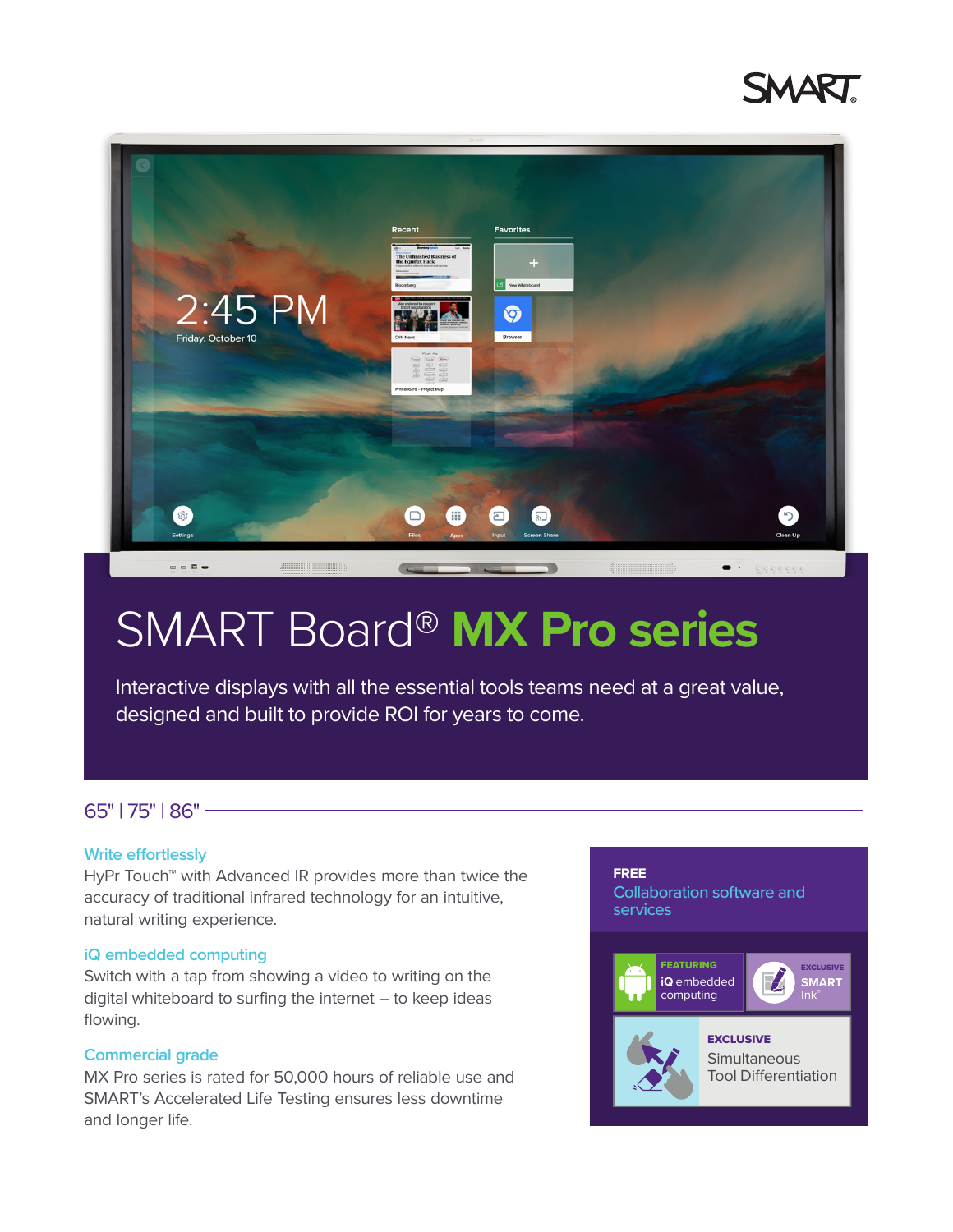## Unparalleled Collaborative Experience -

Today's workflows are about going beyond communicating to collaborating. SMART has spent 30 years designing hardware and software solutions that work together to create interactive environments.





#### Multiple users, tools and colors at the same time

**Simultaneous Tool Differentiation** frees multiple colleagues to write, erase and move notes at the same time. **Object awareness**™ detection automatically makes pens write, fingers move and palms erase.

#### Write and save notes directly into applications

**SMART Ink®** software lets teams write over videos and into **PDFs, Microsoft Office® files** and websites, then save notes in almost any file type. Convert notes to text and access spotlight, magnifier and screen shade tools.

## Built to use. Built to last.

Durable and commercial-grade, SMART Board Pro displays have received many safety, regulatory and environmental certifications, giving you peace of mind that they adhere to government or other regulatory requirements.



\*Includes Advanced Hardware Replacement. Terms and conditions including access to Onsite Support varies by region. Contact your local reseller or distributor for information and visit **[smarttech.com/warranty](https://support.smarttech.com/en/forms/warranty-form)**



### **INCLUDED**

**SMART Remote Management lets you efficiently maintain, secure and support all your devices – including SMART Board Pro displays with iQ.**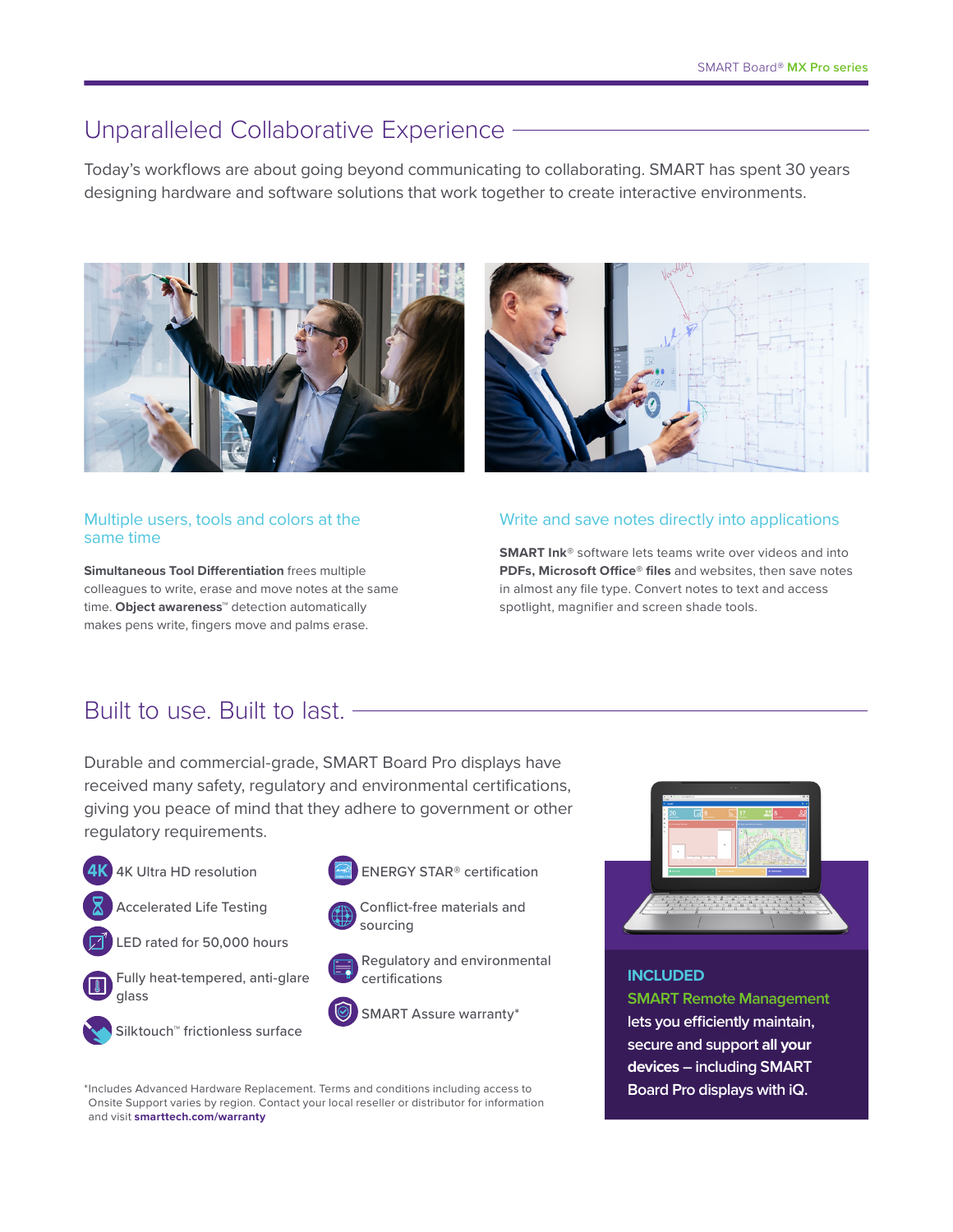# Do More in Your Workspaces -

Together with **SMART collaboration software** and **flexible computing** options, SMART Board Pro displays enable limitless collaboration.

**SMART collaboration software** is designed to give teams endless ways to brainstorm, innovate and share content.

◆ SMART TeamWorks™ software

With one-touch meeting launch, a connected whiteboard, wireless screen sharing and PDF summaries, SMART TeamWorks is your endto-end collaboration solution.

**B** SMART Meeting Pro® software

Capture ideas in the Unbound Workspace that expands as colleagues add images, files, links and notes – even over multiple displays and meetings.

## **Flexible computing** options put everything teams need to seamlessly access and transition through a variety of content in one place.



iQ provides teams one-touch access to collaboration tools including a whiteboard, web browser, apps library and native, wireless screen sharing



Give your team access to Microsoft Office files and all their applications on a full Windows 10 Pro computer right at the display – available with a variety of Intel® Core™ processor options.

# Get the most out of your SMART solution

We're with you every step of the way. Our support services, training and technical support resources provide peace of mind that your technology investment will provide results.



**Support Services**

Maximize uptime and protect your investment with SMART's flexible, comprehensive business service plans to meet your unique support needs.



**Training**

From quick-reference guides to video tutorials, SMART offers free training resources to ensure quick adoption of your technology solutions.



**Technical Support**

So much more than downloads and guides, SMART support has tons of resources to get you started and a thriving community of users to tap into.

**Authorized reseller: SMART Technologies [smarttech.com/contact](http://smarttech.com/contact)**



© 2020 SMART Technologies. All rights reserved. SMART Board, SMART Meeting Pro, SMART TeamWorks, SMART Ink, HyPr Touch, Object Awareness, Pen ID, Silktouch, the SMART logo and all SMART taglines and product logos are trademarks or registered trademarks of SMART Technologies in the U.S. and/or other countries. All third-party product and company names are for identification purposes only and may be trademarks of their respective owners. 020520